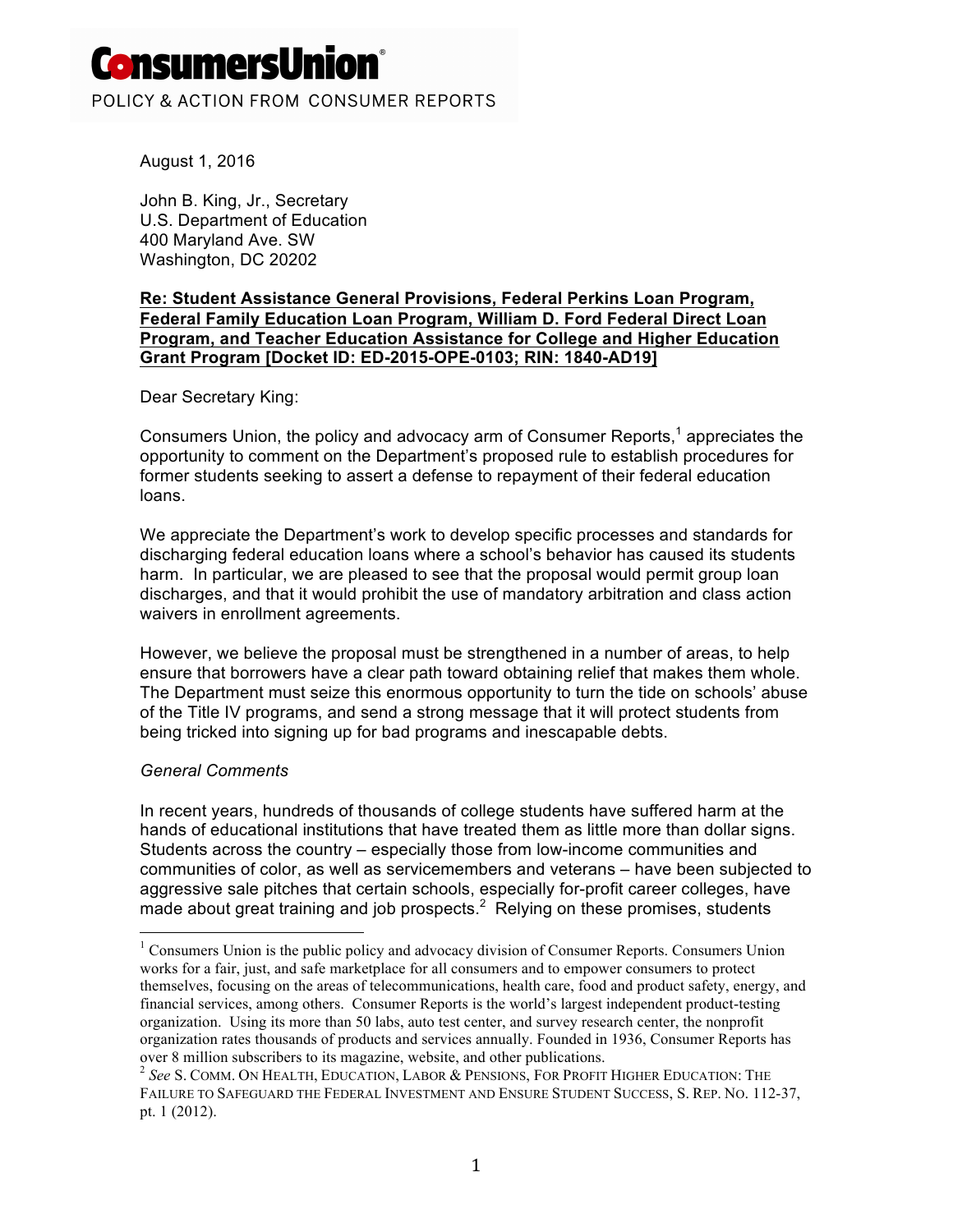have taken on significant debts to attend such programs. In light of the massive and unprecedented collapse of Corinthian Colleges, $<sup>3</sup>$  students are struggling to find an end in</sup> sight to the harms they have experienced as a result of attending campuses that are now closing or being sold. Meanwhile, students at other colleges are in danger at other mismanaged schools, taking on onerous debts for programs that likewise may fall well short of delivering what they promise.<sup>4</sup>

Congress amended the Higher Education Act in 1994 to explicitly direct the Department to establish, via regulation, the specific acts or omissions of a school that a borrower could assert as a "defense to repayment" of federal education loans. 5 However, the Department set forth only minimal implementing regulations, at a time when the borrower defense option was not widely used. As a result, The Department did not further update its regulations to further clarify the process, or minimum evidentiary standards, for successfully discharging loans under that provision; the regulations simply stated that borrowers could obtain loan discharges if they demonstrate that the act or omission of a school would give rise to a cause of action under applicable state law. $^6$ 

In the years since the borrower defense regulation was first implemented, higher education has become drastically more expensive<sup>7</sup> – and increasing numbers of students and families have been forced to borrow money to pay for postsecondary education. According the recent data, roughly 7 in 10 students leave postsecondary institutions today with a debt balance – whether or not they graduate.<sup>8</sup> This raises the stakes – and the potential magnitude of harm – for students who are lured to poorquality educational programs.

Without clear rules for asserting a defense to repayment of federal loans, students in recent years have had few options for obtaining relief from the damages they've incurred as a result of schools' misconduct. Due to schools' prevalent use of arbitration provisions and class action waivers in their enrollment agreements, aggrieved students have frequently found themselves blocked from using the court system as a means of recovering their losses.<sup>9</sup>

<sup>4</sup> *See, e.g.*, Danielle Douglas-Gabriel, *Is This the Beginning of the End for ITT?*, WASH. POST, Oct. 19, 2015, *available at* https://www.washingtonpost.com/news/grade-point/wp/2015/10/19/is-this-the-

beginning-of-the-end-for-itt/ (reporting that Dep't of Educ. officials confirmed new restrictions on ITT's access to federal funds in response to concerns over financial responsibility).

<sup>7</sup> See College Board, Trends in College Pricing, Published Prices – National, Published Charges Over Time, Figure 6 – Published Tuition and Fees Relative to 1985-86, By Sector, https://trends.collegeboard.org/college-pricing/figures-tables/published-prices-

 <sup>3</sup> *See, e.g.*, Katy Murphy, *Corinthian Colleges' Collapse Sparks Debate Over Future of For-Profit Colleges*, SAN JOSE MERCURY NEWS, Apr. 28, 2015, *available at*

http://www.mercurynews.com/california/ci\_27998047/corinthian-students-reeling-from-news-collegesclosure (discussing simultaneous closure of 28 campuses, and more than 100 former Corinthian students organizing "debt strike" in refusal to pay back loans from failed campuses).

<sup>&</sup>lt;sup>5</sup> Higher Education Act, Section 455(h), 20 U.S.C. 1087e(h) (2012 & Supp. IV).<br><sup>6</sup> *See* 59 Fed. Reg. 61690 (Dec. 1, 1994) (finale rule); 60 Fed. Reg. 37768 (July 21, 1995) (notice of intent to suspend further regulatory

national#Published%20Charges%20over%20Time.<br><sup>8</sup> THE INST. FOR COLLEGE ACCESS & SUCCESS, STUDENT DEBT AND THE CLASS OF 2014 2 (2015), *available at* http://ticas.org/sites/default/files/pub\_files/classof2014.pdf. 9 *See, e.g*., Ferguson v. Corinthian Coll., Inc., 733 F.3d 928, 933 (9th Cir. 2013) (alleging schools misled

students to "entice enrollment" and misrepresented information about the actual cost of education at one of the schools, and "misinformed" students about "financial aid, which resulted in student loans that many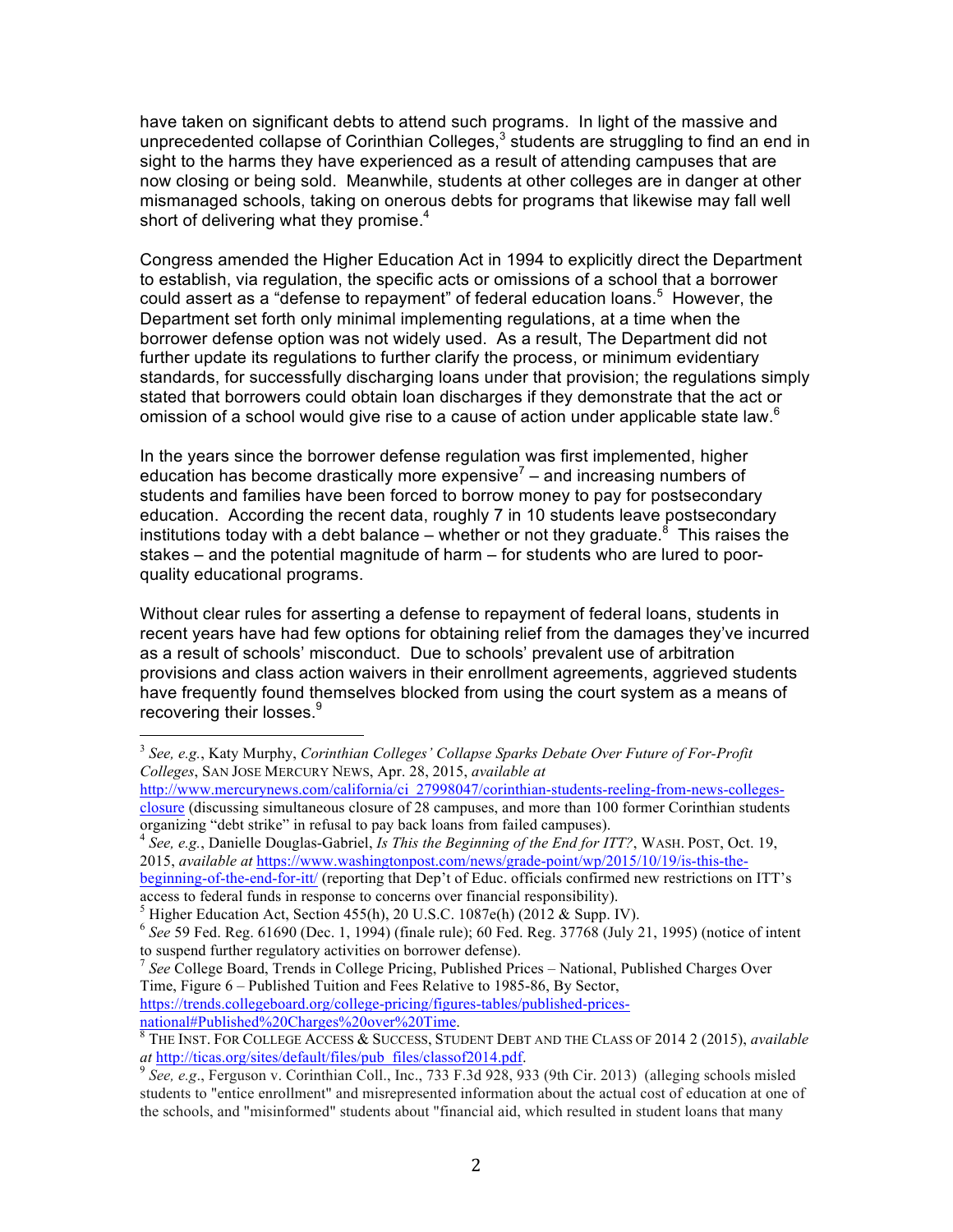Given this track record of problems, it is crucial that the Department set forth processes that give wronged students a meaningful opportunity to be made whole again. The time is past due to provide sensible avenues to remedy the well-documented harms that certain schools have caused students, so that students can get relief from illegitimate debts and move on with their lives.

We are encouraged that the Department's proposal takes strides toward opening access to loan discharges, particularly through automatic group discharges. We also appreciate the proposed requirements that for-profit schools publicly disclose warning signs of distress, such as a zero or negative repayment rate, which suggests that students who attend those programs are not likely to be able to pay down their loans if they attend that institution. Finally, we strongly support the Department's proposed ban on class action waivers and mandatory pre-dispute arbitration provisions in enrollment contracts. We agree with the Department that mandatory arbitration and class action waivers have enabled school to evade responsibility for harming students, and have unfairly shifted burdens not just onto students but also onto the Department itself – as well as taxpayers – to bear the cost of schools' bad behavior.

However, we believe that the proposed rule must be strengthened in a number of ways, as discussed below, in order to fully protect students and taxpayers from schools' abuses.

#### *Specific Recommendations*

Allow students to assert borrower defenses under applicable state laws, and regardless of when they borrowed. The Department's proposal would create a bifurcated regime for people seeking to assert a defense to repayment of their loans. The standard under current regulations provides that "a borrower defense may be asserted based upon any act or omission of the school that would give rise to a cause of action against the school under applicable State law."<sup>10</sup> The proposal would generally keep this standard for loans disbursed prior to July 1, 2017, and then apply an entirely new federal standard for loans disbursed on or after July 1, 2017.

Creating an entirely new federal standard, for loans originated in 2017 and beyond, places an arbitrary distinction between older and newer loans, and could result in inequitable outcomes. Furthermore, the proposed federal standard provides significantly narrower grounds for relief. First, it permits claims where the borrower has obtained a contested judgment against the school – a very unlikely result, given that most lawsuits

<u> 1989 - Andrea San Andrea San Andrea San Andrea San Andrea San Andrea San Andrea San Andrea San Andrea San An</u>

could not repay"); Reed v. Fla Metro. Univ. Inc., 681 F.3d 630, 632 (5th Cir. 2012) (alleging violations of the Texas Education Code based on solicitations of "students in Texas without the appropriate certifications."), *abrogated in part b*y Oxford Health Plans LLC v. Sutter, 133 S Ct. 2064 (2013); Fallo v. High-Tech Inst., 559 F.3d 874 (8th Cir. 2009) (alleging that school engaged in "fraudulent misrepresentation, violated the Missouri Merchandising Practices Act, [and] negligently trained and supervised employees"); Bernal v. Burnett, 793 F. Supp 2d 1280, 1282 (D. Colo. 2011) (alleging that schools misrepresented the type and quality of services including "the total cost of education at the schools, the prospect of job placement and salary expectations after graduation, the schools accreditation status, and the transferability of credits obtained at the schools."); Miller v. Corinthian Coll., Inc*.*, 769 F. Supp. 2d 1336, 1339 (D. Utah 2011) (alleging misrepresentation of the "transferability of credits to other institutions" and the cost of the program).

 $^{10}$  34 C.F.R. § 685.206(c) (2015).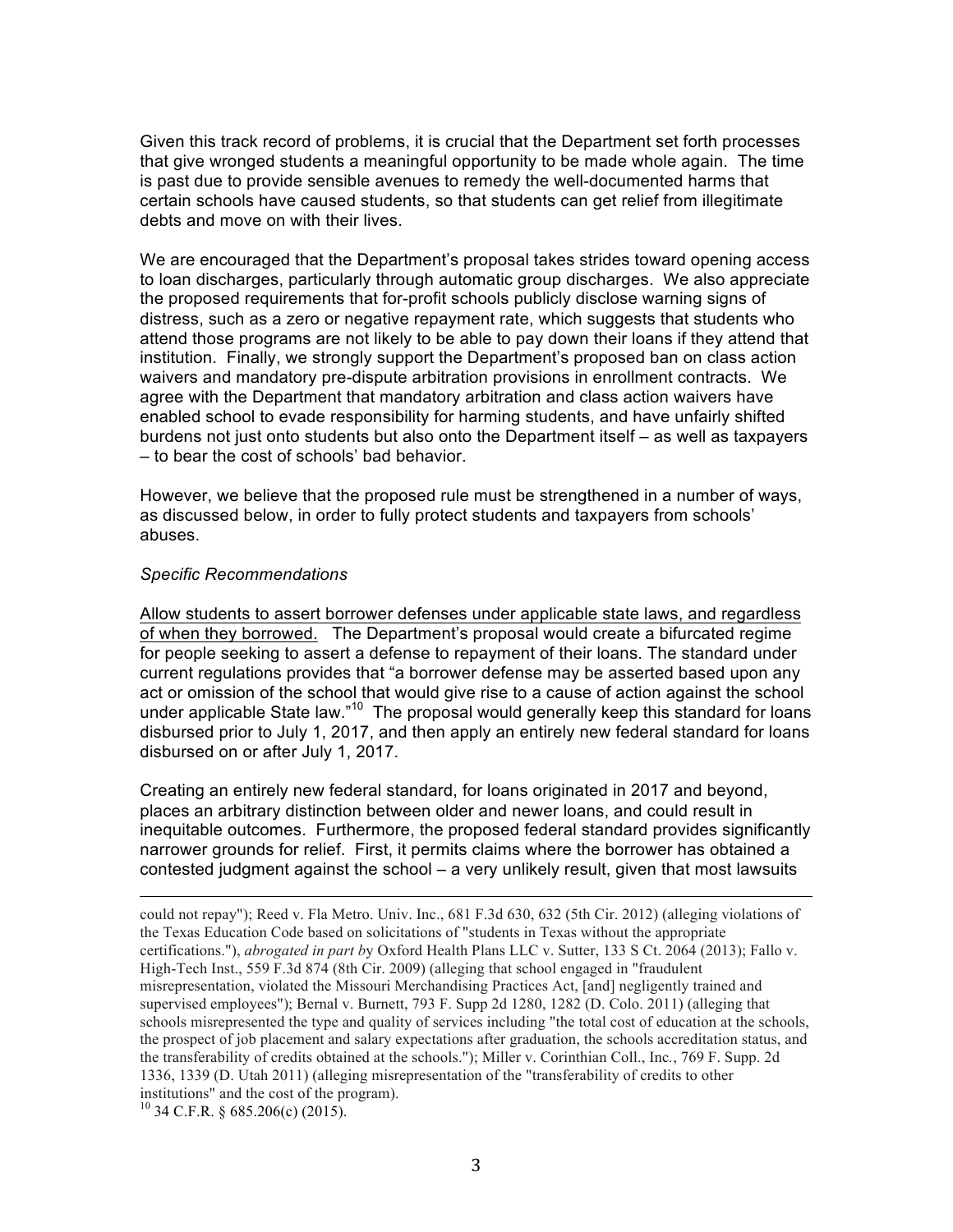do not end in judgment and students face substantial barriers to filing suit, as discussed above. Second, it permits claims based on breach of contract, but only where the school has failed to meet "specific obligations" set forth in the contracts.<sup>11</sup> Third, it permits borrowers to assert claims based on an as-yet untested standard of "substantial misrepresentation" – which requires the borrower to show reasonable, actual reliance on a school's misrepresentation to the borrower's detriment – while excluding other unfair, deceptive, abusive, or unlawful practices from consideration.

We disagree with the Department's rationale that a federal standard is needed because the Department would otherwise be forced to engage in a "nuanced application of complex legal doctrines" in order to adjudicate claims based on state law.<sup>12</sup> The Department already applies the current standard, and must continue to do so under this proposal, for all borrowers with loans first disbursed prior to July 1, 2017. Indeed, a borrower's claims based on a contested judgment could be based on underlying state law, and a breach of contract claim under the proposed federal standard would likewise involve analysis of the relevant state common law of contracts.

Furthermore, the longstanding history of state UDAP laws, which are typically relevant to borrower defense claims, and their interpretation in the courts would give the Department much more precedent and analysis to work with than the analysis it will need to produce on its own using the new proposed "substantial misrepresentation" standard. By contrast, the proposed federal standard would be applied on a case-bycase basis by individual Department officials, without creating any binding legal precedent that could help inform borrowers and the public as to how the Department interprets its own standard.

Adding the proposed federal standard for future borrowers would substantially increase the complexity of the borrower defense process; we do not see how it could make the Department's job any simpler.

We also support the comprehensive analysis submitted by negotiator Margaret Reiter to this docket, with sets forth compelling arguments in favor of preserving all borrowers' rights to assert claims under existing Section 685.206(c).

Allow students to assert borrower defenses at any time, both for amounts outstanding and amounts already paid. There is no proper rationale for denying relief to students who already had to pay a portion or all of their education loans more than six years prior to learning of misrepresentation, or a school's breach of contract. This puts borrowers who have already put significant amounts of money toward their loans at an unfair disadvantage.

Federal education loans have important features that make them different from other kinds of unsecured loans. There is no statute of limitations on collecting them, and the federal government has extraordinary collection powers at its disposal – from administrative wage garnishment to Social Security offsets.<sup>13</sup> For these reasons, it is inappropriate to make comparisons to the treatment of other unsecured debts to justify a statute of limitations for claiming borrower defense on amounts already paid.

 <sup>11</sup> 81 Fed. Reg. 39330, 39338 (proposed June 16, 2016). <sup>12</sup> 81 Fed. Reg. at 39339-40. <sup>13</sup> *See* 31 U.S.C. § 3716 (2012 & Supp. IV).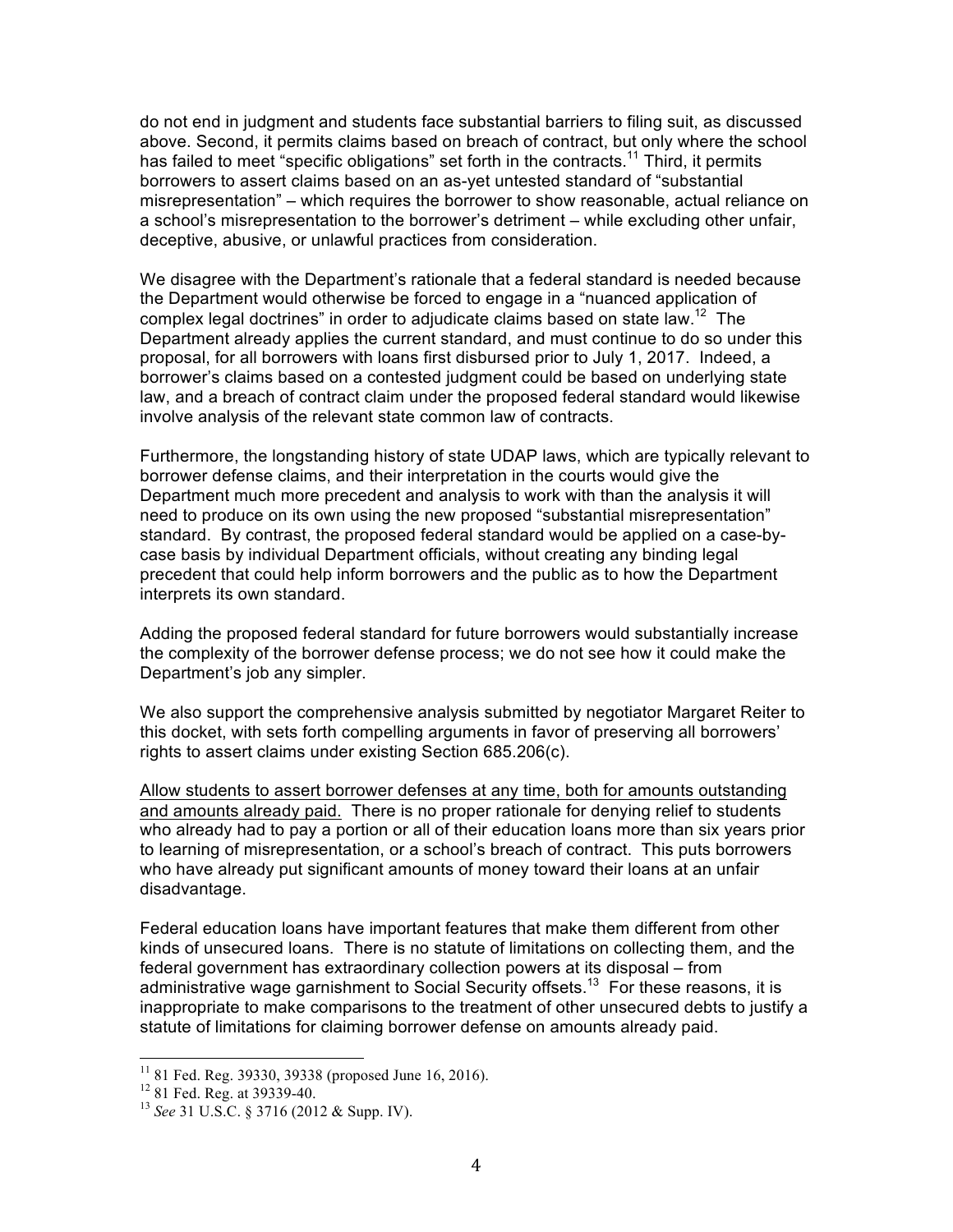Allow legal aid attorneys, state attorneys general and other relevant third parties to submit group discharge claims. We greatly appreciate the Department's proposal to allow for automatic group discharges. However, we are concerned that the Department is granting itself sole discretion to identify groups of borrowers with common claims that form a basis for group discharge, and has not proposed a formal process for third-party representatives such as legal aid lawyers and state attorneys general to assert group claims.

In the absence of clear borrower defense regulations to date, legal aid attorneys have worked tirelessly to gather evidence of common problems across groups of borrowers. State attorneys general have likewise been on the front lines of investigating claims of misrepresentation and other troubling practices,<sup>14</sup> and they may have additional resources that borrowers and legal aid attorneys lack on their own to establish extensive findings of fact for a borrower defense claim. Even after the Department implements its final regulations, distressed borrowers will continue to seek advice from lawyers in order to understand their rights and get help with applications.

Instead of duplicating efforts to identify groups of borrowers who have a basis for asserting a defense to repayment, the Department should permit legal representatives to continue filing group claims. Although we note and appreciate that the Department welcomes collaboration with state attorneys general and other interested third parties,<sup>15</sup> we believe that a formal process for submitting group claims would better promote borrowers' interest.

During negotiations, the Department considered creating a petition process for third parties to submit group applications<sup>16</sup> – we urge the Department to include such a process in the final rule.

Ensure independence of Department officials adjudicating claims, and establish stronger due process controls for borrower defense claims. We have concerns about placing the

http://www.illinoisattorneygeneral.gov/pressroom/2012\_01/20120118.html (Illinois); Press Release, Attorney General Conway Files Lawsuit Against Third For-Profit School (Sept. 27, 2011), *available at*  http://migration.kentucky.gov/newsroom/ag/nationalcollegesuit.htm (Kentucky); Dennis Domrzalski, *AG's Office Sues ITT Educational Services*, ALBUQUERQUE BUSINESS FIRST, Feb. 27, 2014, *available at* http://www.bizjournals.com/albuquerque/news/2014/02/27/ags-office-sues-itt-educational.html (New Mexico); Press Release, AG Schneiderman Announces Groundbreaking \$10.25 Million Settlement with For-Profit Education Company that Inflated Job Placement Rates to Attract Students (Aug. 19, 2013), *available at* http://www.ag.ny.gov/press-release/ag-schneiderman-announces-groundbreaking-1025 million-dollar-settlement-profit (New York).<br><sup>15</sup> 81 Fed. Reg. at 39348.<br><sup>16</sup> U.S. Dep't of Education, Negotiated Rulemaking for Higher Education 2015-2016, Issue Papers 1-3

 <sup>14</sup> *See, e.g.*, Press Release, Attorney General Kamala D. Harris Files Suit in Alleged For-Profit College Predatory Scheme (Oct. 10, 2013), *available at* http://oag.ca.gov/news/press-releases/attorney-generalkamala-d-harris-files-suit-alleged-profit-college-predatory (California); Attorney General Suthers Announces Consumer Protection Settlement with Argosy University (Dec. 5, 2013), *available at* http://www.coloradoattorneygeneral.gov/press/news/2013/12/05/attorney\_general\_suthers\_announces\_cons umer protection settlement argosy unive (Colorado); Press Release, Madigan Sues National For-Profit College (Jan. 18, 2012), *available at*

<sup>(</sup>redlined) – Federal Standard, at 8 (Mar. 18, 2016), *available at* http://www2.ed.gov/policy/highered/reg/hearulemaking/2016/index.html (scroll down to header: "Materials

provided by the Department to the negotiating committee at Session 3).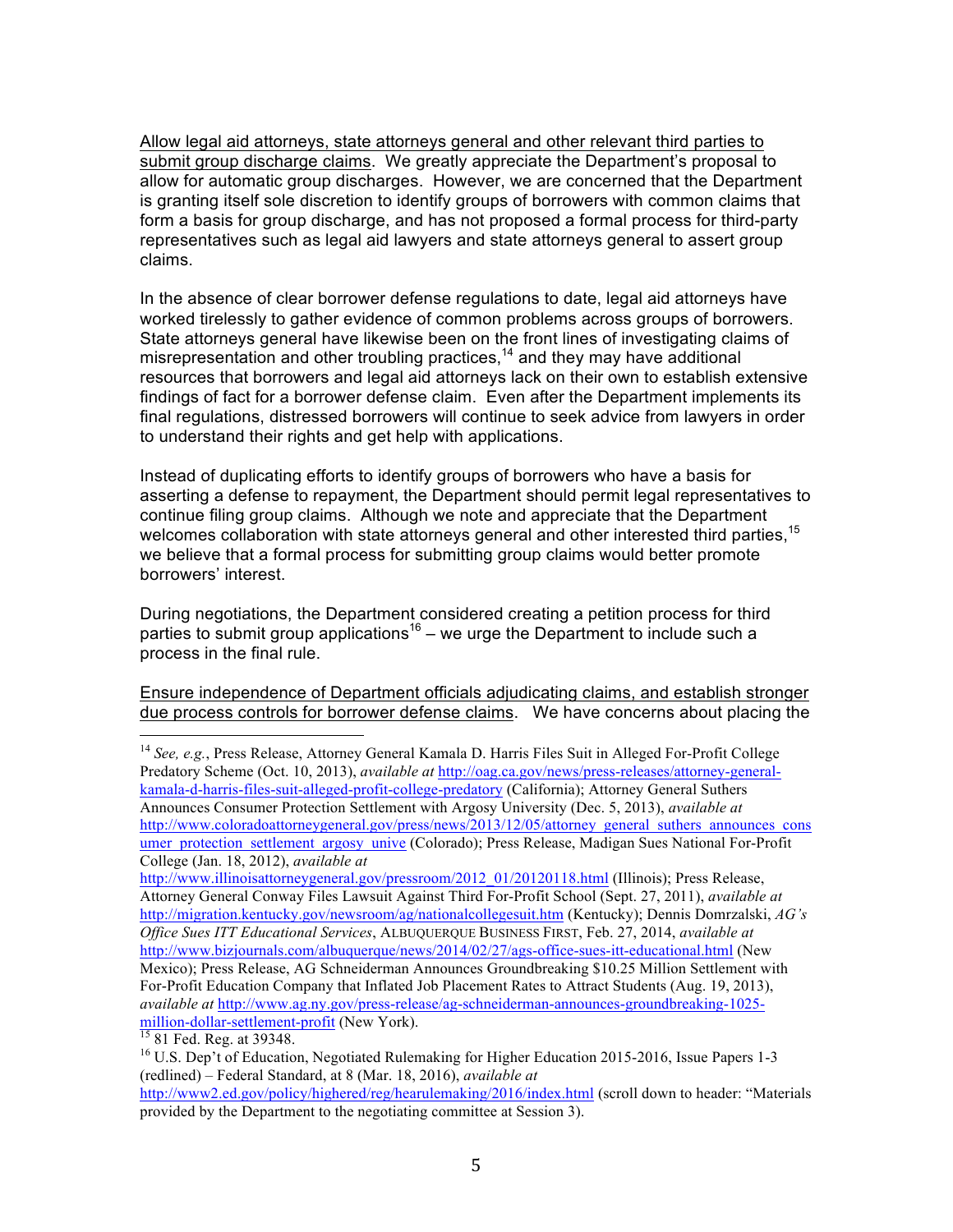review and adjudication of claims in the hands of a sole Department official – without independent review, and with only narrow reconsideration rights for borrowers whose claims are denied.

Under the Department's proposal, the official may consider not only the information that the borrower submits, but also other information the Department has in its possession, such as information from schools or accreditors; the borrower may have no knowledge of what such information entails, or any opportunity to respond to assertions from the school or accreditor that are wrong or misleading.

Furthermore, proposed Section 685.222(e) would only permit borrowers to request consideration on the basis of new evidence not previously provided or relied upon as the basis for the final decision. If a borrower seeks reconsideration on other grounds – for example, over concerns that the Department official's judgment was flawed, discriminatory or otherwise lacking in objectivity – she wouldn't have a clear right under the Department's proposal to seek reconsideration from an oversight entity, or at least a different official. By contrast, we note that schools seeking to appeal a decision of liability can appeal the decision without having to present any new evidence.<sup>17</sup>

Relatedly, we have concerns that the Department's proposal does not place sufficient safeguards to ensure that Department officials will not consider the ability to recoup money from the school as a factor while a borrower's claim is in process.

The lack of independent checks and transparency in the proposed application process raises significant due process concerns. Given the potential conflicts that could arise while the Department is seeking to recoup funds from schools and review borrower defense claims from students who attended that school, we urge the Department to clarify that officials involved in Title IV school compliance cannot adjudicate borrower defense claims. We also urge the Department to clarify that borrowers have the right to appeal a denial on both substantive and procedural grounds, with at least as much leeway as schools appealing decisions of their own liability.

Presume that at borrower is entitled to full relief unless there is specific evidence to support a finding that partial relief is warranted. We are concerned that proposed Section 685.222(i) would permit the Department official reviewing a borrower's claim to apply, with sole and total discretion, any number of possible methods to calculate the amount of relief to which a borrower is entitled. For example, the Department would permit calculations that attempt to quantify "what a reasonable borrower would have paid" had the school made an accurate representation, or the "total amount of the borrower's economic loss, less the value of the benefit, if any, of the education obtained by the borrower.<sup>18</sup> Such determinations would be highly subjective, and could lead to unfair and inconsistent treatment of borrowers' applications. We believe a more equitable approach would be for the Department to presume full relief unless specific evidence indicates that a reduction in the proposed refund is warranted.

Clarify arbitration restrictions, to ensure they have their intended effect of preserving students' right to their day in court. We strongly support the Department's proposed ban on class action waivers, as well as the general ban on pre-dispute arbitration provisions

 $17$  81 Fed. Reg. at 39349.<br><sup>18</sup> 81 Fed. Reg. at 39350.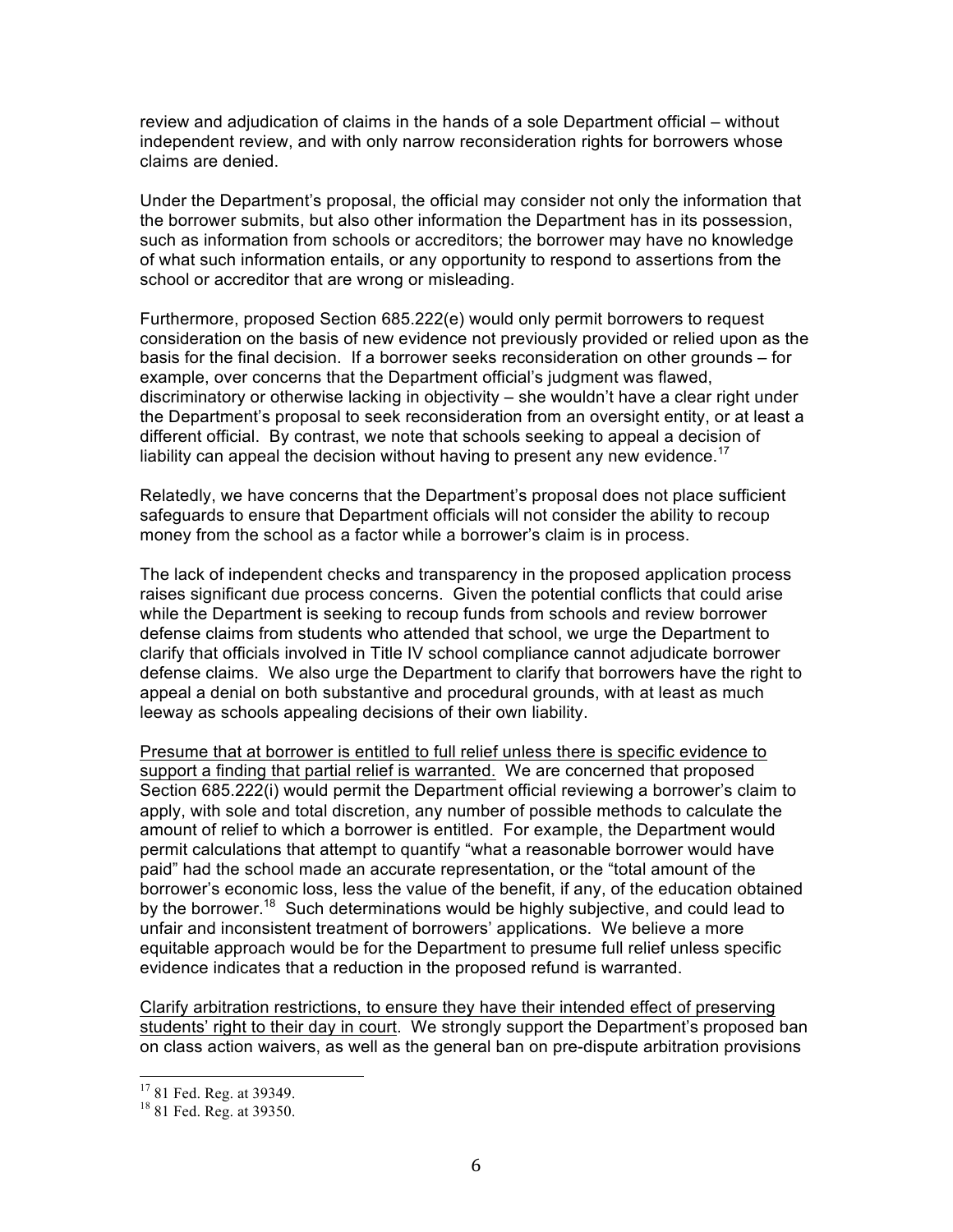in enrollment contracts. We also appreciate that proposed Section 685.300 would ban schools from requiring students to use the school's internal complaint process before seeking remedies from outside entities such as the Department or the relevant accreditor.

However, we note that proposed Section 685.300 would ban schools from using "mandatory" pre-dispute arbitration clauses in their agreements with students: the Department's proposal defines "mandatory" arbitration clauses as those to which students must agree as a condition of enrollment.<sup>19</sup>

We have serious concerns that schools will exploit this loophole and continue to use arbitration clauses as a shield from liability. It would be all too easy for schools to exploit this loophole by placing arbitration clauses in "optional" forms among a stack of paperwork, and simply directing a student to sign in multiple places to complete the enrollment process, without the student realizing that she is signing away the right to access full legal rights and remedies if the school does not provided the education or training promised.

Students are often unaware that these clauses are buried in the contracts until they have already experienced harm and are seeking relief. Outcomes in arbitration tend to skew heavily in favor the company requiring it, making it a woefully inadequate forum for people who have been harmed to obtain justice and be made whole.<sup>20</sup> We urge the Department to ban pre-dispute arbitration clauses in the final rule, without qualification.

Ensure FFEL borrowers have equal access to relief. We have concerns that former students who still have FFEL loans will have relatively fewer options for obtaining relief through the borrower defense process as proposed. Under the proposal, FFEL borrowers who consolidate their loans into Direct loans – possibly in order to ensure eligibility for loan discharge options, and who do so after 2017 – would be subject to the narrower, post-2017 standard even though their claims would be based on the underlying FFEL loans, which were all originated prior to the FFEL program's discontinuation in 2010. This would place borrowers with older loans, who have already undergone many years of repayment, in a disadvantaged position as they attempt to obtain relief.

## *Conclusion*

We appreciate the Department's efforts in this rulemaking to rein in school abuses and ensure that students seeking an education have reasonable access to debt relief when they have been wronged.

However, we urge the Department to strengthen the rule to better protect all students and ensure that schools cannot evade state and federal laws while participating in the Title IV program. The federal government must not enable fraud, waste and abuse by

<sup>&</sup>lt;sup>19</sup> 81 Fed. Reg. at 39384.<br><sup>20</sup> *See. e.g.*, Consumer Fin. Protection Bureau, Arbitration Study: Report to Congress, Section 5: WHAT TYPES OF CLAIMS ARE BROUGHT IN ARBITRATION AND HOW ARE THEY RESOLVED? 13 (2015), *available at* http://files.consumerfinance.gov/f/201503\_cfpb\_arbitration-study-report-to-congress-2015.pdf (in study sample, consumers obtained relief only 20.3% of the time, and only 12 cents for every dollar they claimed).